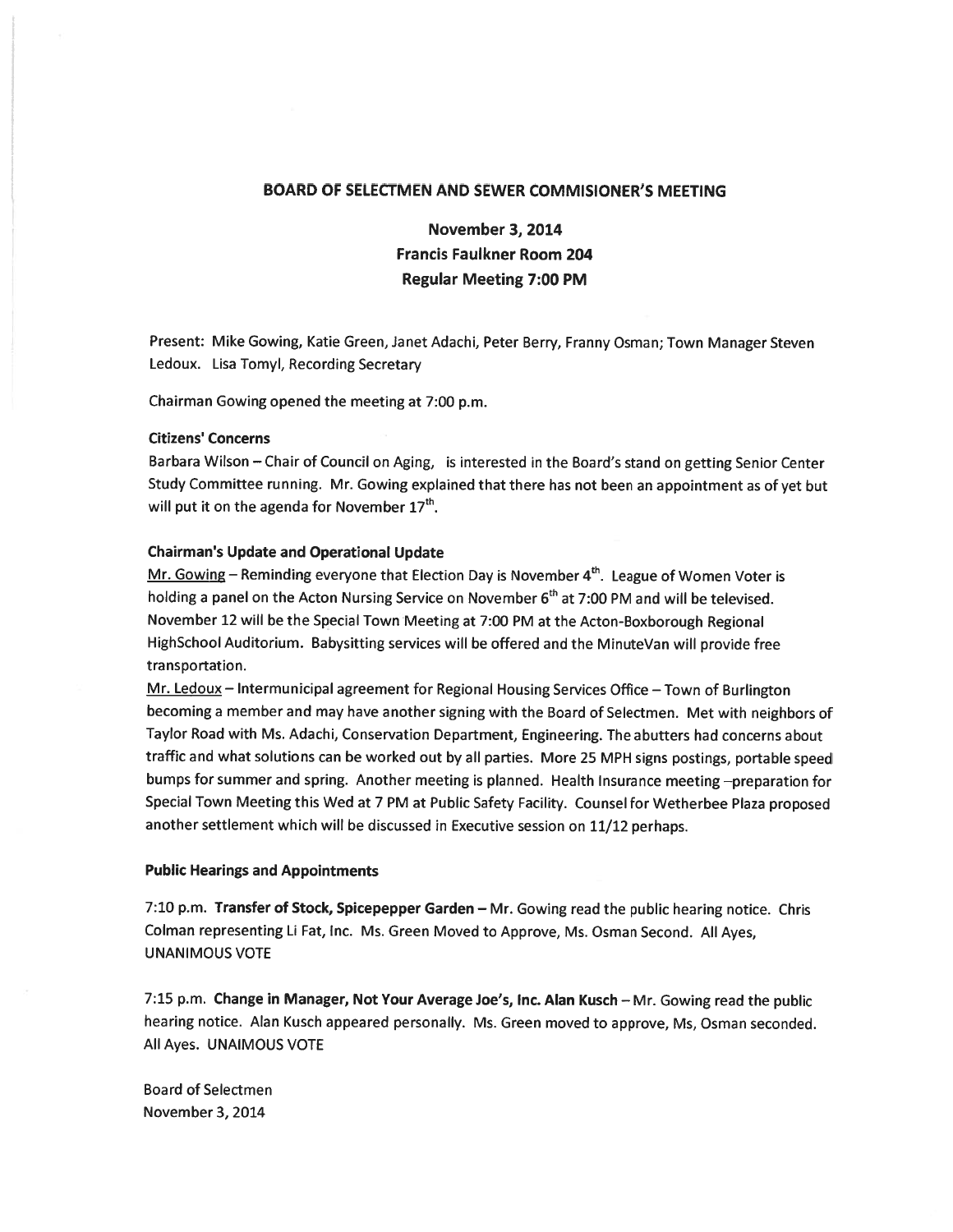## 7:20 p.m. Use Special Permit #07/07/14 —450, 37 Knox Trail, Driveway Expansion, cont. from October 6, 2014

Mr. Gowing read the public hearing notice. Mark Brabowski, Esq., Chris Whalen, Town Manager for the Town of Concord, and Sandy Brock from Nitsch Engineering were present. Ms. Brock reviewed the meeting from October 6<sup>th</sup> and the requests made by the Town for changes, etc. Nitsch Engineering updated the changes and explained the changes made. Mr. Berry suggested one minor condition on the bicycle racks that could be <sup>a</sup> condition of approval. Ms. Adachi had <sup>a</sup> question regarding the storage of snow and what substances will be used on the pave<sup>d</sup> surfaces to keep ice from accumulating and also where the snow will go when it melts. Ms. Brock stated that there are no unusual things used just sand and salt and if there are salt restrictions, then sand only. No dirty <sup>p</sup>iles of snow. Concord Town Manager will host two monitored watering wells. Representative (Matt) from Acton Water District spoke about the cost of the monitoring wells — about \$4000.00.

Acton Water District accepted the condition from the Town of Concord to install the monitoring wells. Concord wants to wait for an application with the Acton Water District to install the monitoring wells. They will have to go back to Acton Water District for the connection with the Concord property (WR Grace property).

Ronald Parenti, Commissioner of Acton Water District — preference of Commissioners is that the wells be installed immediately. Acton Water District stated they will have someone else install them. Mr. Gowing stated that Engineering /Planning/Acton Water District are all in agreemen<sup>t</sup> with the changes that Nitsch had made with the recommendations of each department.

### Selectmen's Business

Community Preservation Committee Application Reviews and Order of Priority Result of Board on prioritizing Applications:

- 1. Assabet River Rail Trail Easement Application
- 2. NARA Safety Improvement
- 3. NARA Picnic Pavilion Restroom
- 4. Irrigation Wells Arboretum & Mission Farms
- 5. Skate Park Expansion
- 6. Acton Arboretum Fern Boardwalk Replacement
- 7. Invasive Water Chestnut Plant Removal

## Board of Selectmen to Take Positions on Planning Articles:

Article <sup>9</sup> — Ms. Green moved to recommend, Ms. Adachi seconded All Ayes, Recommended Article 10— Ms. Adachi moved to recommend, Ms. Green seconded. All Ayes — Recommended Article 11— Mr. Berry moved to recommend, there were no seconds. Article to remain deferred. Selectmen's Reports: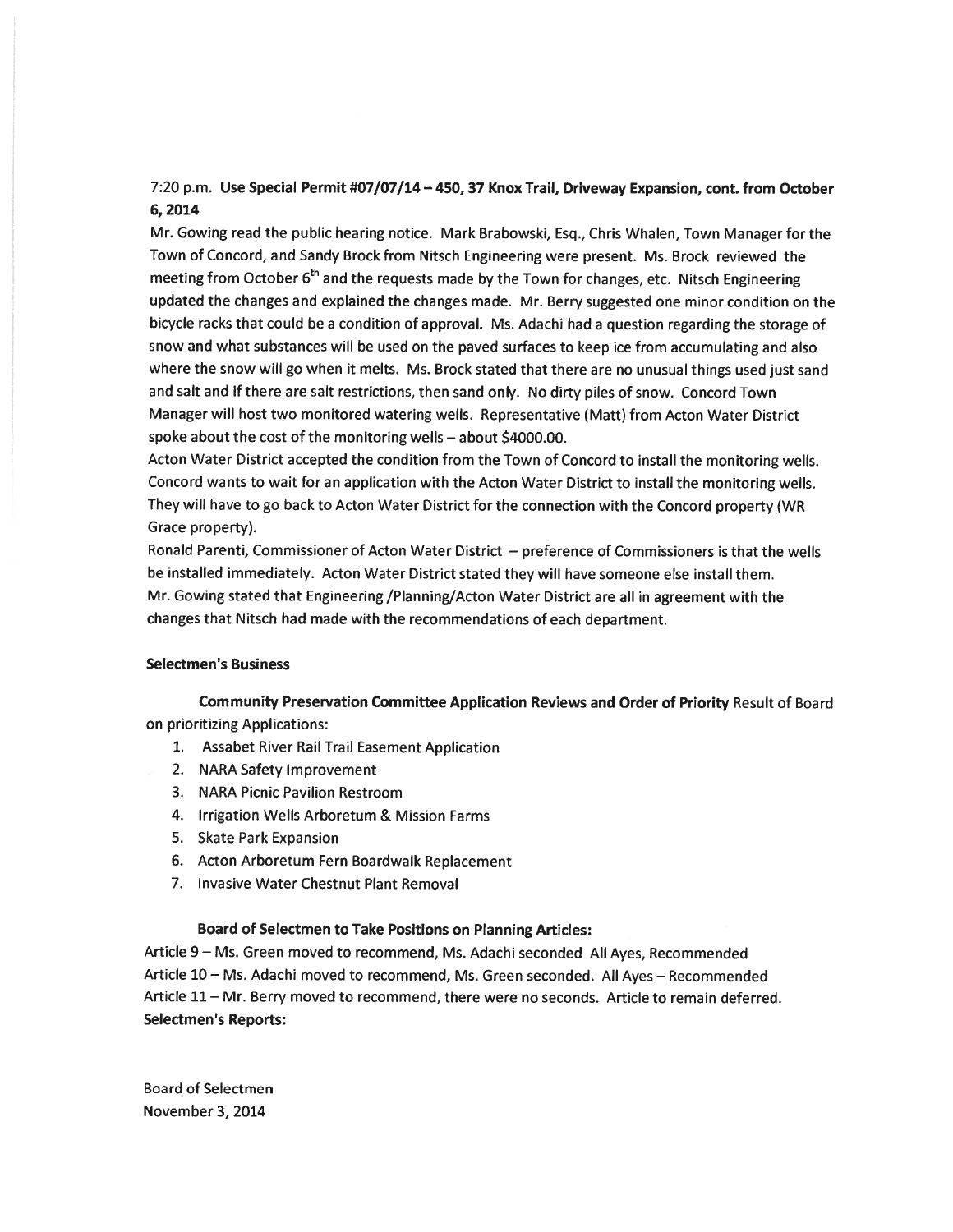Ms. Adachi: Acton-Boxborough Cultural Council — Meeting at NARA last Friday with ABCC member Linda Mayer, Recreation Director Cathy Fochtman, Natural Resources Director Tom Tidman, about ABCC-donated sculpture, "Heron's Dream."

1) Town obligation for maintenance, namely, lubrication of <sup>p</sup>ivot points. Artist recently did annual maintenance herself. Town probably will do maintenance in winter when water frozen 2) proposed brass plaque on existing granite stone

Conservation Commission —Two meetings about proposed Arboretum parking improvements and abutter concerns about traffic, impact on buffering vegetation. Town Meeting approved Community Preservation Act funding for the improvements. 10/15, on-site meeting of abutters and Town Manager, Town Engineer, Natural Resources Director, Chris Prehl of Police Department, Arboretum Friends Chairman Cathy Hatfield and other members. Follow-up discussion last Wednesday among Town staff and Ms. Hatfield and Town Manager e-mail to abutters with actions that Town proposes to take to address concerns. Abutter letter in Thursday's Beacon was misleading, does not accurately reflect parcel condition or Town's efforts to address abutter concerns.

Finance Committee, 10/21 - Extra meeting to vote Special Town Meeting article positions, prepare for 3-boards meeting on 10/28; discussion of modifications to draft Point of View document for FY16 budget. Vote to recommend Bob Evans's senior tax relief proposa<sup>l</sup> (10+ yrs residence, qualify for circuitbreaker relief but insufficient; FY14 tax bill >10% income). As for concern at prior meeting about depletion of fund by house-rich, cash-poor residents, they would not qualify for the prerequisite circuitbreaker relief, and Assessor would retain discretion in awarding relief.

Water Resources Advisory Committee, 10/22 — Compliance with recently issued draft EPA permit/regulations on stormwater managemen<sup>t</sup> goes beyond draft stormwater bylaw and WRAC working on, and will involve Town departments and probably other Town committees. WRAC <sup>p</sup>lans to re-circulate latest draft reflecting Planning Department input for comments from Engineering, Building Departments.

Regionalization Finance Oversight Subcommittee, 10/23 — Review of 10/16 School Committee preliminary FY16 budget presentation (Ms. Adachi circulated to Selectmen); discussion of how to track savings/benefits of regionalization. Level-service budget. Superintendent to confer with AB Finance Director for updated, more detailed numbers, such as update to reflect shift of OPEB obligation to AS. -OPEB — AS hasn't adopted policy of funding "normal cost." Vince Ammoroso, Boxborough Selectmen chairman, suggested asked bond-rating agencies about reasonable funding target; Ms. Adachi noted that Town and schools collective contribution for Acton was result of consensus of special OPEB committee that included School Committee representative, so any proposa<sup>l</sup> to revisit recommended amount would require consensus of the OPEB committee.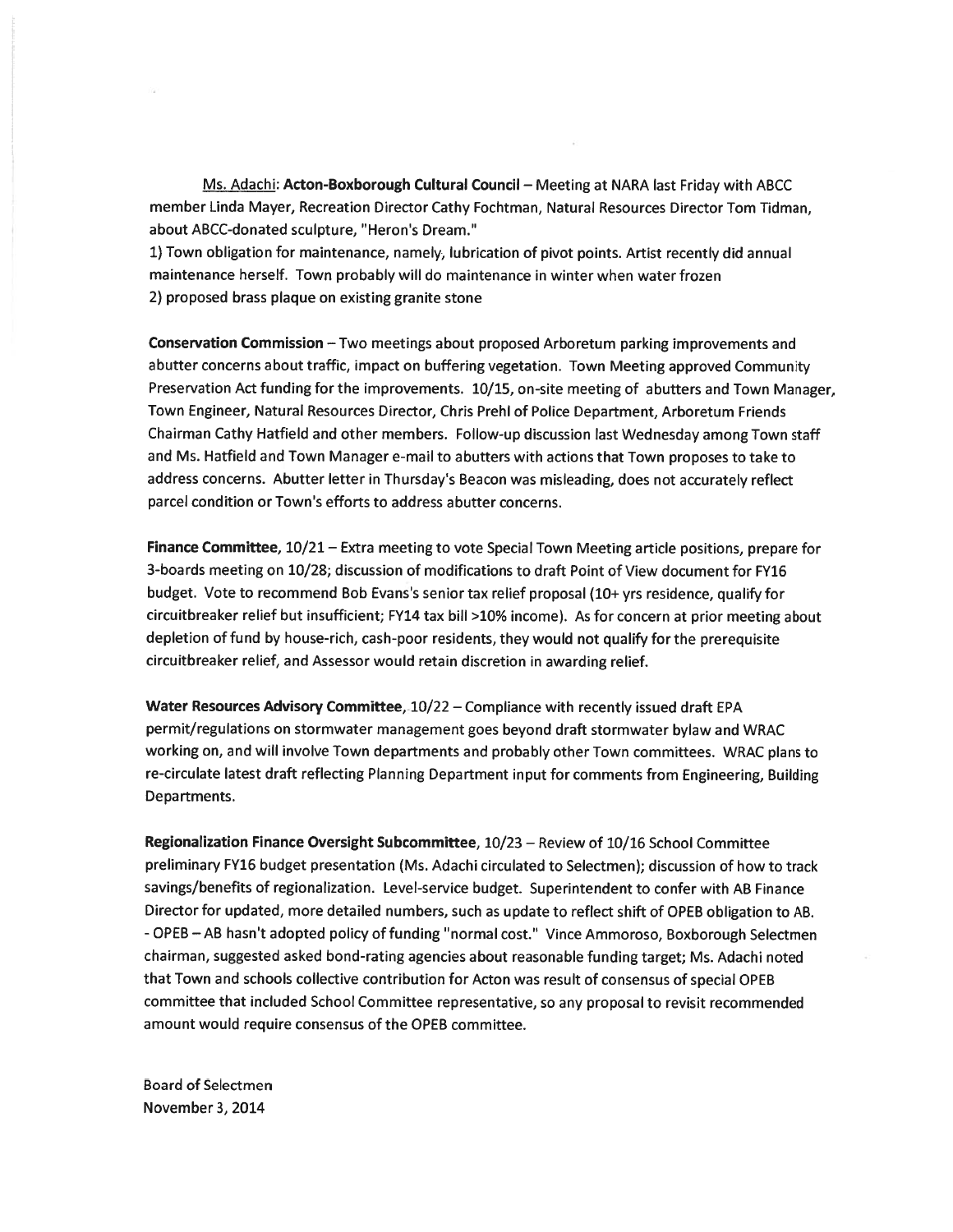- Benefits/savings of regionalization - Need to differentiate between increases/decreases due to "wash" shift of obligation from one entity to another; and true increases/decreases. But also need to avoid leaving voters with impression that long-term savings/benefits actually not materializing as proponents of regionalization represented.

Bruce Freeman Rail Trail Friends information session, 10/21 - Update on project by MA-DOT engineers. Friends President Tom Michelman was master-of-ceremonies, has moved to Arlington. Phase 2A (Carlisle-Acton, <sup>5</sup> mi) pu<sup>t</sup> out to bid, construction to start spring 2015, finish 2016. <sup>6</sup> bridges to be refurbished, <sup>1</sup> overpass over Great Road near Davis Road (up 20'). Conservation Commission permitting was biggest challenge because much of project in vicinity of wetlands, other resource area under Commission purview.

495/Metrowest Partnership Water Resources Committee, 10/22 — Special presentation on draft EPA permit/regulation on stormwater and related issues. Matt Mostoller of Acton Water District also attended. As noted, Town will have to undertake broader compliance effort, beyond stormwater bylaw that WRAC working on. Comment period on draft permit ends 12/2014; up to <sup>1</sup> year for EPA to process/respond to comments; final permit would have 6-mo delay in effective date to allow communities time for transition.

Rep. Atkins District officials meeting, 10/31 -4 of <sup>5</sup> Acton Selectmen present. Significant district-wide concern about growing special-education cost, need for more state aid to offset cost.

Ms. Green: nothing to repor<sup>t</sup>

### Ms. Osman: Commission on Disability COD

Mary Beth Coyne of Department of Development Services DDS and <sup>a</sup> client of her, Nora, and another paren<sup>t</sup> and child and someone else who helps Nora came to talk about their experiences in independent living and working, and related challenges. They were not familiar with some of the transportation options or had had difficulty using our vans due to busyness. Biggest thing is lack of transportation services

Issues discussed at COD included some Douglas School fields, lower fields, slope of Acton Funeral Home ramp- may have site visit unless the Funeral Home decides to deal with it themselves. See COD minutes for details.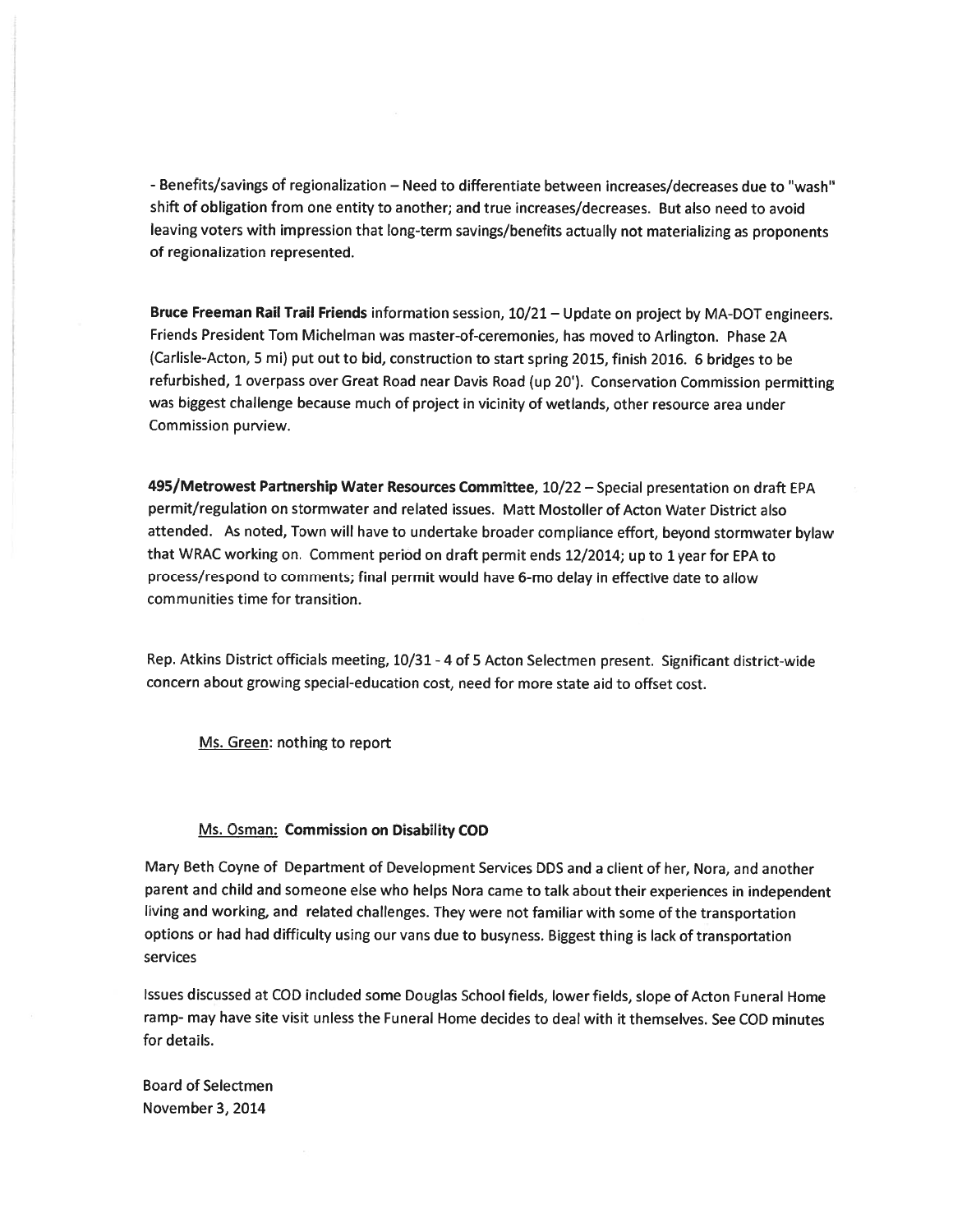COD Letter to Beacon approved in suppor<sup>t</sup> of Acton Nursing Service.

## TRAIN STATION EVENT ANNOUNCING THE IMPROVED OUTBOUND MORNING SCHEDULE WAS PLANNED IN LITTLETON OCT 22 2014

postponed, apparently due to <sup>a</sup> speaker's scheduling conflict

### Economic Development Committee EDC:

Conversations ongoing among Derrick Chin of EDC, <sup>a</sup> business owner at Powdermill Plaza, and Scott Mutch about the slow rate at which the landlord there is accommodating the business owner's reques<sup>t</sup> for signage. Scott Mutch is assisting us in clarifying issues and moving the process forward as best as it can.

### Informal discussions with JD HEAD, OTHER TRANSPORTATION STAFF re: two transportation issues:

--afternoon transportation for students, presently provided with difficulty in two ways: immediately after school, students signing up to use <sup>a</sup> different bus; and MinuteVan. We agree<sup>d</sup> it would be useful to look into fixed route combining these needs—possible students only for two circles beginning at the end of school, then adding the genera<sup>l</sup> population as CrossTown Connect already provides, for <sup>a</sup> few more circles. <sup>A</sup> new accessible vehicle the schools have could assist—though it is busy when students with mobility limitations have sports—this bus could assist. We are setting up <sup>a</sup> meeting within <sup>a</sup> month to discuss these, and while JD is very positive about the potential, he realizes it depends on the suppor<sup>t</sup> of the School Committtee and the Superintendent of Schools.

--Concord, Acton-Boxborough, and Case Transportation share needs and have varying resources available to them.

### Lowell Regional Transit Authority LRTA- Thurs. Oct. 23

Mike Gowing will report.

### Metropolitan Area Planning Council MAPC- Wed. Oct. 29

Robert Davidson Staff Achievement award to Jennifer Garcia, General Counsel Theodore Mann Award for Regional Leadership to Jay Ash, Chelsea City Manager MAPC just completed <sup>a</sup> strategic <sup>p</sup>lan that lays out its 5-year strategic goals. They also just released S1M in technical assistance funding that communities can apply for. The Boston MPO elections occurred, and the four seats were running unopposed, which is not uncommon for those positions. The communities that won the election were Medway, Lexington, Beverly, and Everett.

### Work Without Limits Conference (WWL) "Raise the Bar 'Hire' "- Oct. 30:

Inspiring and educational conference- <sup>I</sup> have plenty of materials and contacts as <sup>a</sup> result, related to workforce and transportation issues. I attended with <sup>a</sup> member of the Acton Commission on Disabilities. Board of Selectmen November 3, 2014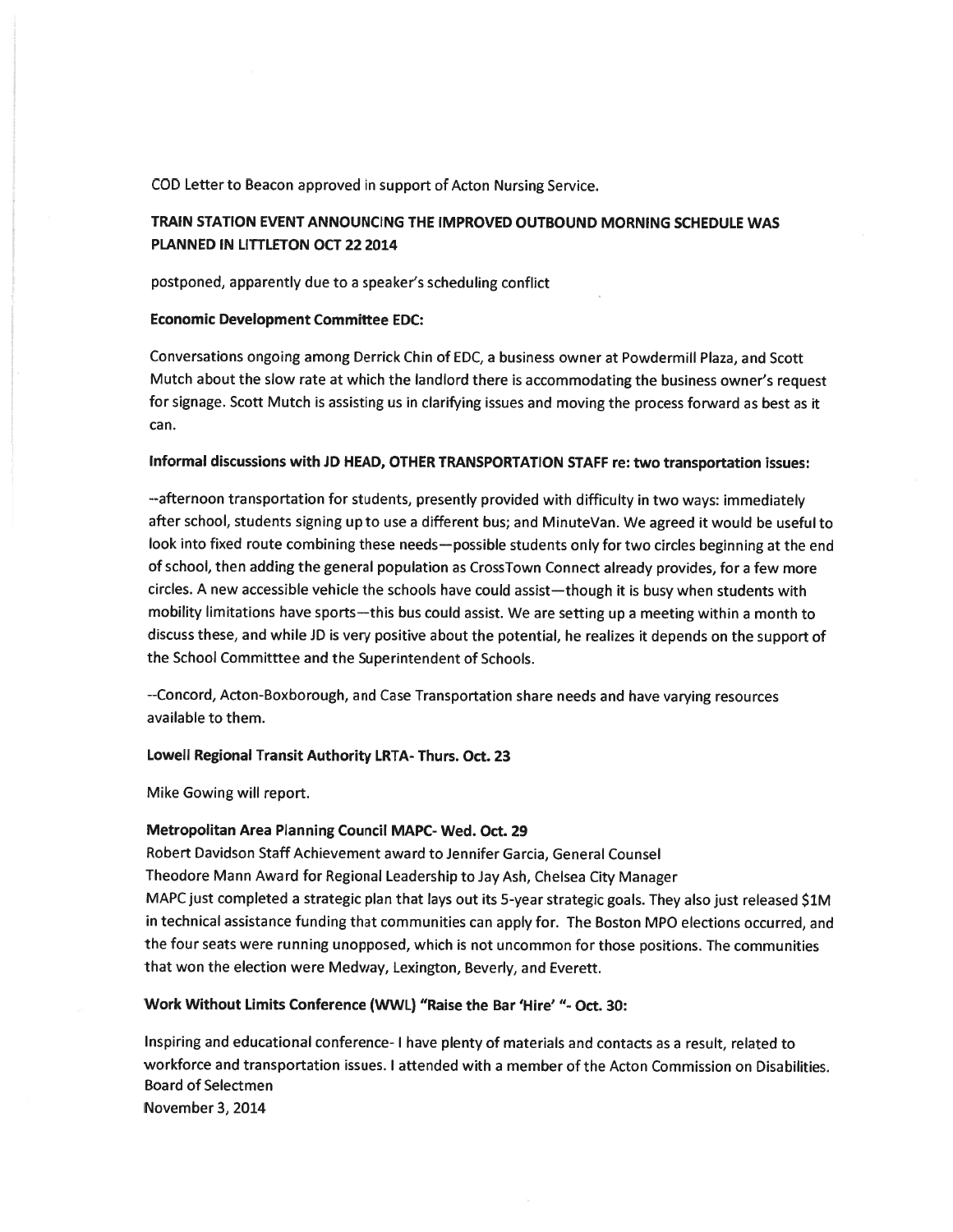#### Housing Authority Regional meeting Oct. 30:

Interested, unable to attend.

### Council on Aging COA, Nov. 3:

Some exercise classes are full and have waiting lists. Still, not everyone shows up. Still, the Director says that to have classes elsewhere would require staff being there.

A member of the committee, Bonnie Lobel, would like to reach out to seniors and future seniors to assess the desire/need for the Senior Center which would <sup>g</sup>ive more movement to the effort. Discussion about how to survey seniors.

Senior Tax Comm. met in June, COA members who attended discussed what efforts are ongoing here and in other towns.

Friends of the Acton Council on Aging has <sup>a</sup> fair Nov. 15, Saturday, at Senior Center, <sup>9</sup> to 2. Can ge<sup>t</sup> breakfast, lunch, stay the whole time. Raffle. Knitting and crochet, arts and crafts table, boutique, Select Chair being Santa Claus 11 to 12.

Mr. Gowing: Health Insurance Trust – H I T reviewed the  $1<sup>st</sup>$  quarter performance as presented by our consultant, Cook and Company, and reviewed by our accountant. Due to the addition of Boxborough employees into the regional process, we are still determining why the numbers are not adding up yet. <sup>A</sup> review will be performed in the results presented at next month's meeting.

Cory Atkins meeting — Representative Atkins held <sup>a</sup> meeting of her communities to update them on the results of the last legislative session and what was happening on Beacon Hill. One of the major issues impacting all of the state Senators and Representatives is the new leadership coming in. We will have <sup>a</sup> new governor decided tomorrow, <sup>a</sup> new Senate President (Stan Rosenberg) beginning in January as well as critical positions that may impact the upcoming year like state treasurer, Atty. Gen., and transportation secretary as an example.

CPA funds have been impacted by <sup>a</sup> lessening of real estate transactions over the pas<sup>t</sup> year. The legislature and the governor signed off on <sup>a</sup> \$25 million transfer for this fiscal year (from surplus) but, if there is no surplus, that may adversely affect what happens to CPA in the following years.

Chapter <sup>70</sup> funding budget commission has continued to review the formula for chapter <sup>70</sup> to municipalities, It is difficult to see major changes occurring. Their final repor<sup>t</sup> is due June <sup>30</sup> of 2015.

OPEB legislation is doubtful in the next year. <sup>I</sup> think the spring Siegal repor<sup>t</sup> will help to see what direction they should head in. There are many small communities that are not currently funding postemployment benefits so it is difficult to impose <sup>a</sup> percentage split when discussing it.